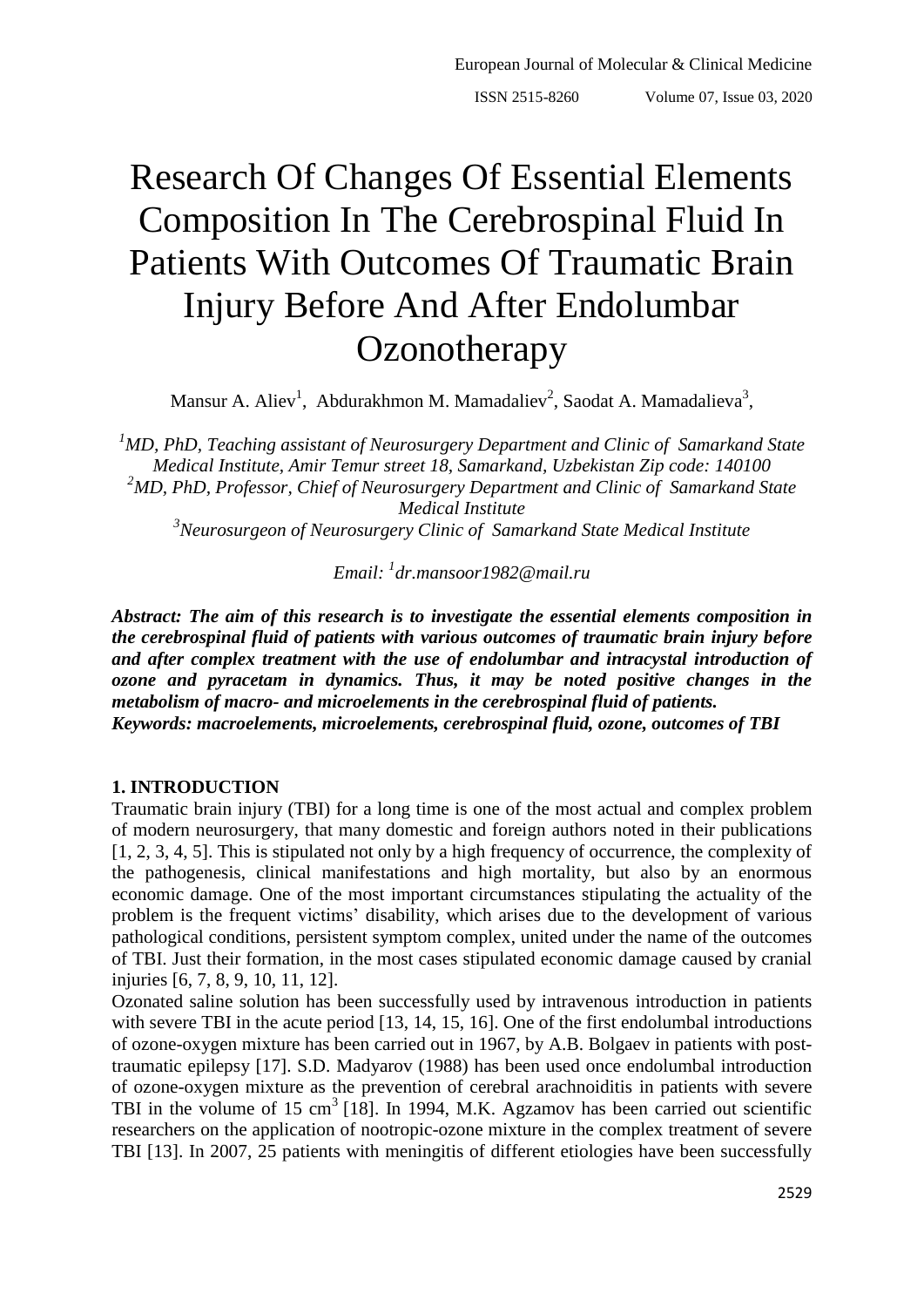treated by V.M. Belopukhov and his colleagues with the use of endolumbal introduction of ozone-oxygen mixture in the complex treatment [15].

The beginning of the XXI century was marked not only the accumulation of fundamental knowledge in the field of neuroimmunology and neuroelementology, but also the beginning of the application of this knowledge in practice, according to the concept of metabolic protection of the brain [19, 20].

Elaborated in the recent years problem of determining the role and significance of separate chemical elements presenting in tissues and biological fluids of human organism is important both in normal condition and in a variety of diseases, in particular of the nervous system. Variations in the content of macro- and microelements, imbalance of metalloligands' homeostasis caused by both food and ecological factors, as well as somatic diseases which change the status of the nervous system and form an unfavorable background not only for the beginning and development of injures and diseases of the nervous system, but also for the restoration process. The above changes have significantly influence on the understanding of neurorehabilitation measures [21, 22, 23, 24, 25, 26, 27, 28]. The study of domestic and foreign literatures have been showed the absence of researchers devoted to the content of macro- and microelements in the cerebrospinal fluid in the outcomes of TBI [29, 30, 31, 32]. *The aim of the study:* 

The aim of this research is to investigate the composition of macro- and microelements in the cerebrospinal fluid of patients with different outcomes of TBI before and after complex treatment with the use of endolumbar and intracystal introduction of ozone and pyracetam in dynamics.

# **2. MATERIALS AND METHODS**

The data of 166 patients with various outcomes of TBI in age from 1 year to 60 years old (126 men and 40 women) have been included in the investigation who were hospitalized in Neurosurgical Department of Samarkand State Medical Institute from 2009 to 2019. All patients equally with clinical and neurological X-ray investigations (MRI, CT) were carried out laboratory investigations to determine the macro- and microelements (K, Na, Cl, P, Mg, Fe) in the cerebrospinal fluid with the use of "Roche-Hitachi" analyzer before and after 4-6 months treatment. Among the examined patients in 62 patients (37,3%) it has been diagnosed with post-traumatic cerebral arachnoiditis (PTCA), in 42 patients (25,3%) it has been diagnosed post-traumatic chronic subdural hematoma (PCSH), in 30 patients (18,1%) it has been diagnosed post-traumatic epilepsy (PE), in 26 patients (15,7%) it has been diagnosed post-traumatic arachnoid cyst (PTAC) and in 6 patients (3,6%) it has been diagnosed chronic vegetative status (CVS) (Figures 1, 2).

For the treatment of patients with outcomes of TBI we offered the new methods endocystal introduction of ozone and endolumbar introduction ozone with nootropics (certificates of priority № IAP 2011 0419 and 2011 0148 № IAP) [33, 34].

The method of treatment of arachnoid liquor cysts is that after the imposition of milling holes it has been made dissection and excision of the cyst walls and connection it with subarachnoid and subdural spaces and then vinyl chloride or silicone catheter has been introduced into the cystic cavity and through this catheter with the use of medical syringe it has been injected ozone in the amount of  $10-30 \text{ cm}^3$  depending on the cyst size, the catheter is left for 3-5 days for the re-introduction of ozone [34].

The next method is the way endolumbal insufflation of ozone and pyracetam in patients with different outcomes of TBI, as mentioned above. These patients under sterile conditions after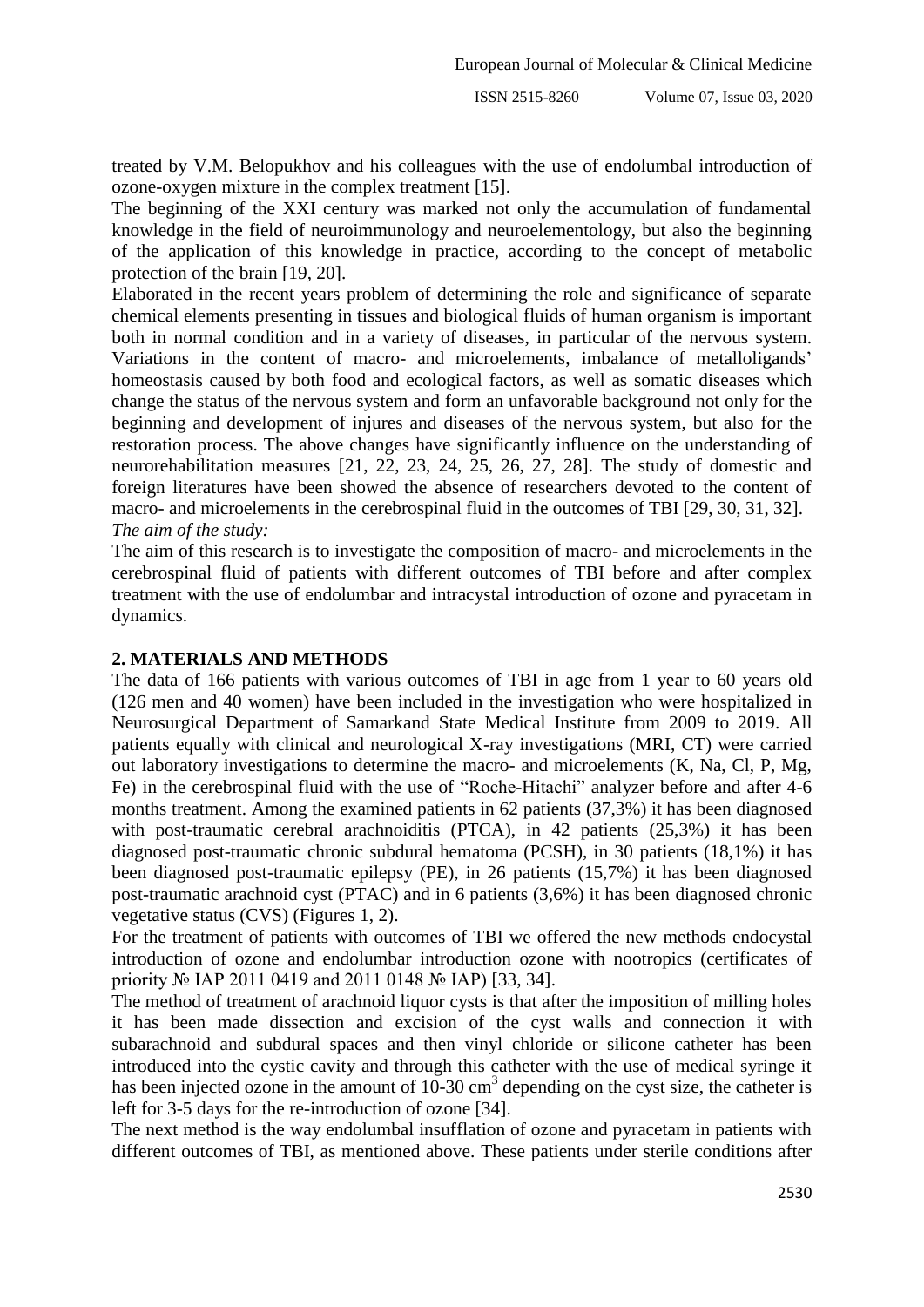premedication and local anesthesia by the use of novocain solution 0,5% – 10,0 ml, a lumbar puncture was performed between the  $3<sup>rd</sup>$  and  $4<sup>th</sup>$  lumbar vertebrae, and then it has been evacuated liquor (20-40 ml depending on the liquor pressure) and endolumbal injected first ozone (10-30 cm<sup>3</sup>), and then pyracetam 2,5% – 3% from 200 mg to 1000 mg depending on the age of the patient [33].

Patients were carried out the following methods of treatment: in patients with PCSH it has been carried out mini-invasive removal of hematomas and endolumbal insufflation of ozone and pyracetam on 7-8 days after surgery; in patients with PTAC it has been carried out miniinvasive cysts emptying and endocystal introduction of ozone in the day of surgery and for 3- 4 days after surgery. In PCA, PTE and in patients with CVS after severe TBI it has been conducted endolumbal insufflation ozone and 2-3% solution of pyracetam (doubly per treatment course).

#### Figure 1.

#### Forms of outcomes of TBI (MRI and CT examples

a). Posttraumatic cystic cerebral arachnoidit. CT of patient K. Is determined by a small arachnoid cysts in the left frontal region and cystic-adhesive changes of convexital areas of the brain. b). Posttraumatic epilepsy. MRI of patient R. Determined by the seat of epilepsy posttraumatic cystic-glial degeneration in the right frontal region of the brain. с). Posttraumatic arachnoid cyst. MRI of patient B. Is determined by a arachnoid cysts in the right temporal-basal region of the brain. d). Posttraumatic chronic subdural hematoma. MRI (axial, coronar scans) of patient A. Determined by chronic subdural hematoma in the left hemisphere of the brain. e). Chronic vegetative status. MRI of patient J. Determined by bilateral subdural hydroma fronto-temporal-parietal lobes and post-traumatic atrophic processes of the brain.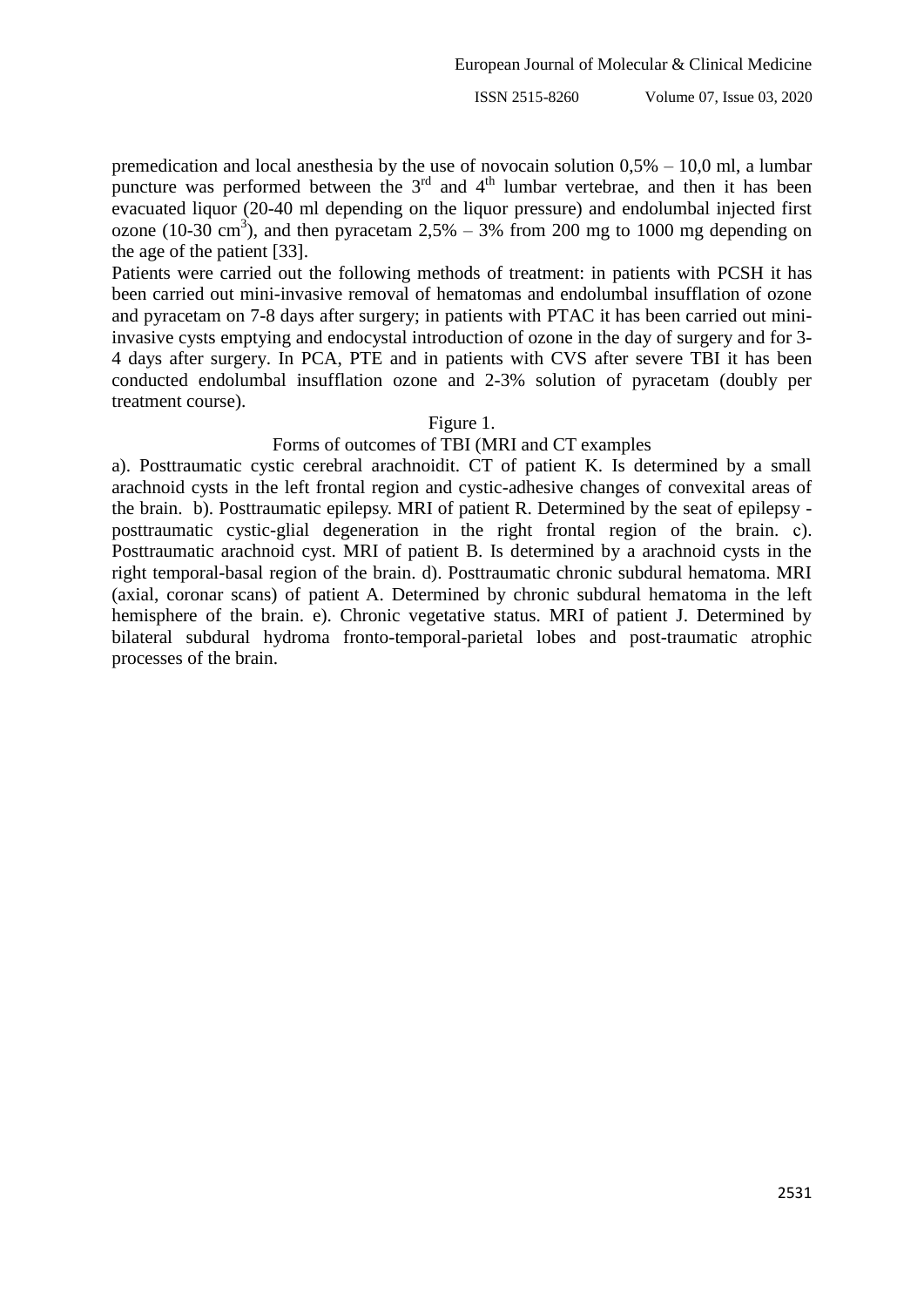

Distribution of patients according to the forms of outcomes of TBI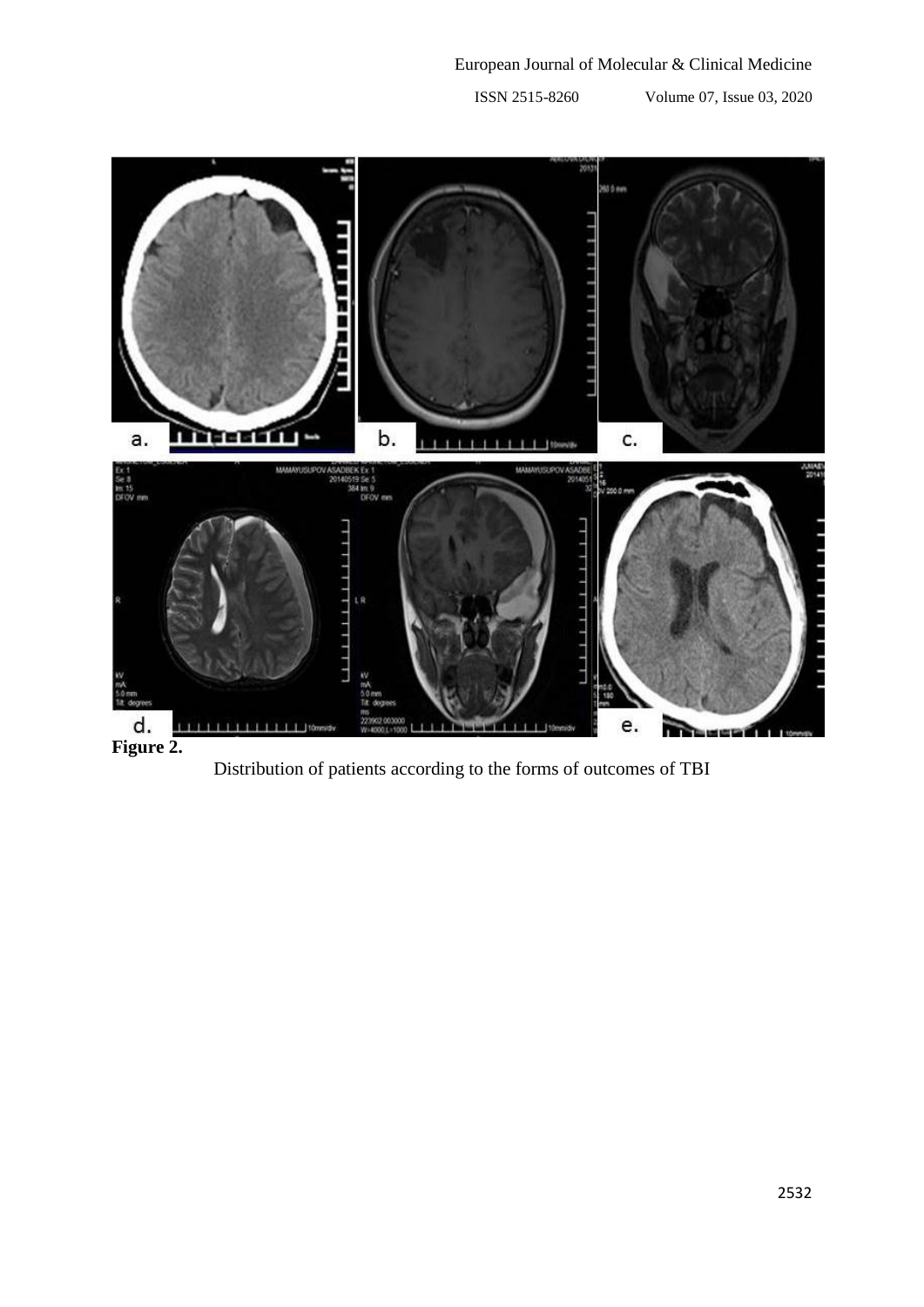

# **3. RESULTS AND DISCUSSION**

In order to determine the value of pathogenetic changes of macro- and microelements in the brain tissues during the outcomes of TBI after using endocystal and endolumbal introduction of ozone and pyracetam, laboratory tests including determination of chemical elements phosphorus (P), calcium (Ca), iron (Fe), magnesium (Mg), sodium (Na), potassium (K) and chlorine (Cl) in the blood serum and in liquor, which play an important role in the activities CNS were performed.

As shown in Table 1. in the cerebrospinal fluid tests of these patients it has been observed amounts Ca has been decreased in 89,2% of patients and amounts of elements such as K and Cl were low in all (100%) patients. Minimal and maximal amounts of P, Fe and Na in the liquor were normal, but the average amounts of P and Na were high  $(41\%$  and 86,7% accordingly). An increased amount of Mg in the liquor has been noted in 38,6% (32) of patients in comparison with maximal indexes (Table 2.).

Thus, the quantitative changes of all macro- and microelements in the cerebro-spinal fluid in a range of research were noted and once again it has been proved the occurrence of this condition as a result of deep metabolic-biochemical deficiency in the human organism during different outcomes of TBI, it gives us the basis to introduce new pathogenically proved and effective treatment methods in the intermediate and distant periods of traumatic brain disease.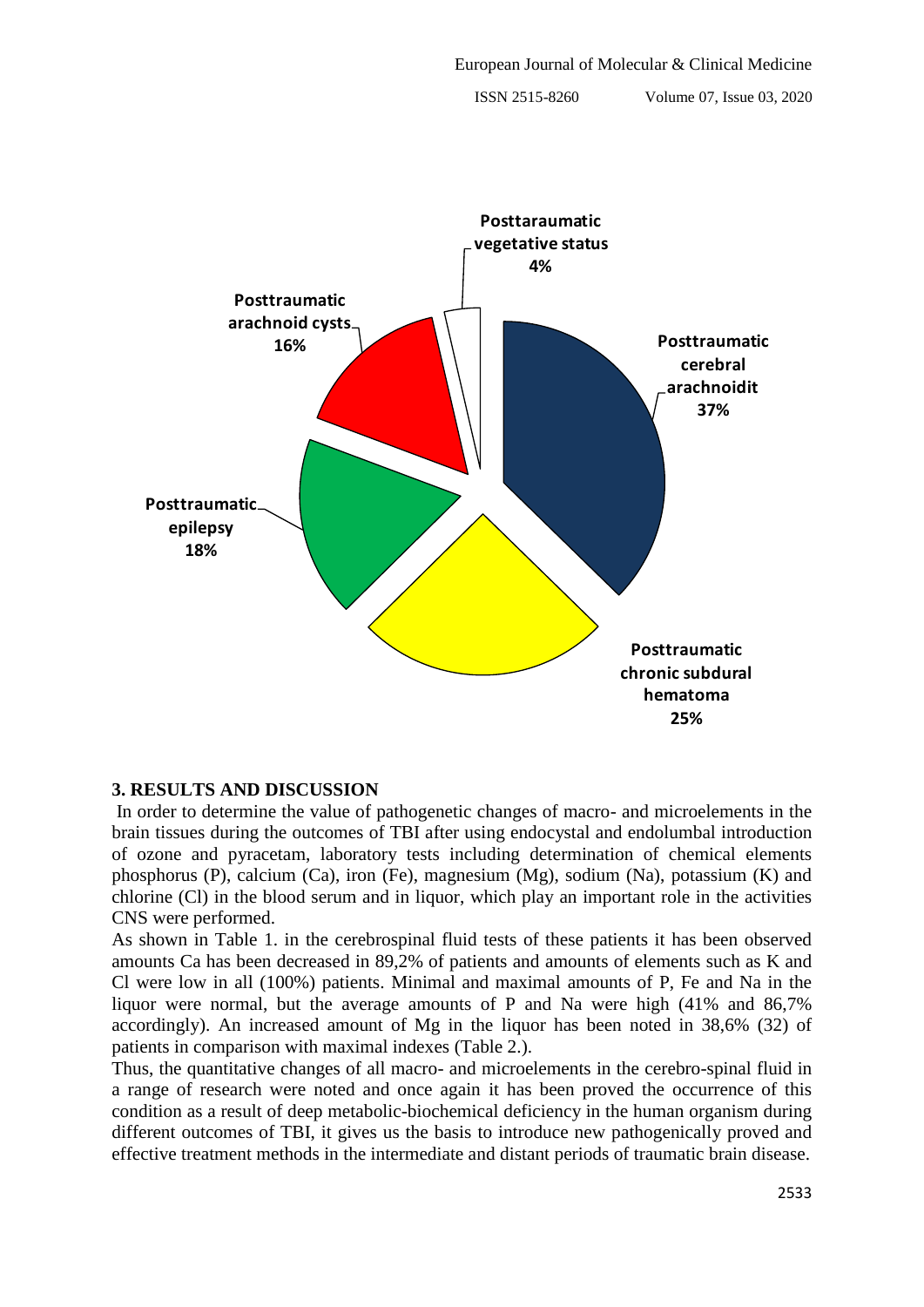| <b>Elements</b> | Average   | indexes       | buttonics of TDT (before treatment)<br><b>Minimal</b> | indexes       | <b>Maximal</b> | indexes       |
|-----------------|-----------|---------------|-------------------------------------------------------|---------------|----------------|---------------|
|                 | (mmol/l)  |               | (mmol/l)                                              |               | (mmol/l)       |               |
|                 | In normal | <b>Result</b> | In normal                                             | <b>Result</b> | normal<br>In   | <b>Result</b> |
|                 | condition |               | condition                                             |               | condition      |               |
| ${\bf P}$       | 0,5       | 0,83          | 0.39                                                  | 0,24          | 0,68           | 1,43          |
| Ca              | 1,4       | 0,99          | 1,12                                                  | 0,69          | 1,75           | 1,18          |
| Fe              | 17        | 14            | 5,4                                                   | 2,1           | 28,6           | 25,9          |
| Mg              | 1,3       | 1,51          | 1,23                                                  | 1,22          | 1,4            | 2,06          |
| <b>Na</b>       | 132,5     | 140,2         | 120                                                   | 121,1         | 145            | 151,9         |
| $\mathbf K$     | 3,7       | 2,3           | 3,07                                                  | 2,01          | 4,35           | 2,68          |
| $CI$            | 204,5     | 149,3         | 197                                                   | 119.5         | 212            | 192           |

Table 1. Quantitative indexes of macro- and microelements in the CSF in patients with outcomes of TBI (before treatment)

Taking into consideration the above conditions, it has been used the new method of treatment – endolumbar and endocystal insufflation of ozone and pyracetam in the intermediate and distant periods of traumatic disease of the brain and the following results were obtained. On the expiry of 3-6 months after treatment the amount of macro- and microelements in the cerebrospinal fluid were tested.

Dynamic changes of the structure of macro- and microelements in cerebrospinal fluid after treatment were in the following way: it has been noted the elevated amount of Ca from 0,99 mmol/l before treatment to 1,34 (in 1,4 times) mmol/l; the average index of K has been elevated from 2,3 mmol/l to 3,5 mmol/l (in 1,5 time) and the average index of Cl has been elevated from 149,3 mmol/l to  $165,3$  mmol/l (in 1,1 time) (Fig. 3).

Figure 3. Changes of the composites of macro- and microelements (Ca, K, Cl) in the cerebrospinal fluid in patients with the outcomes of the TBI

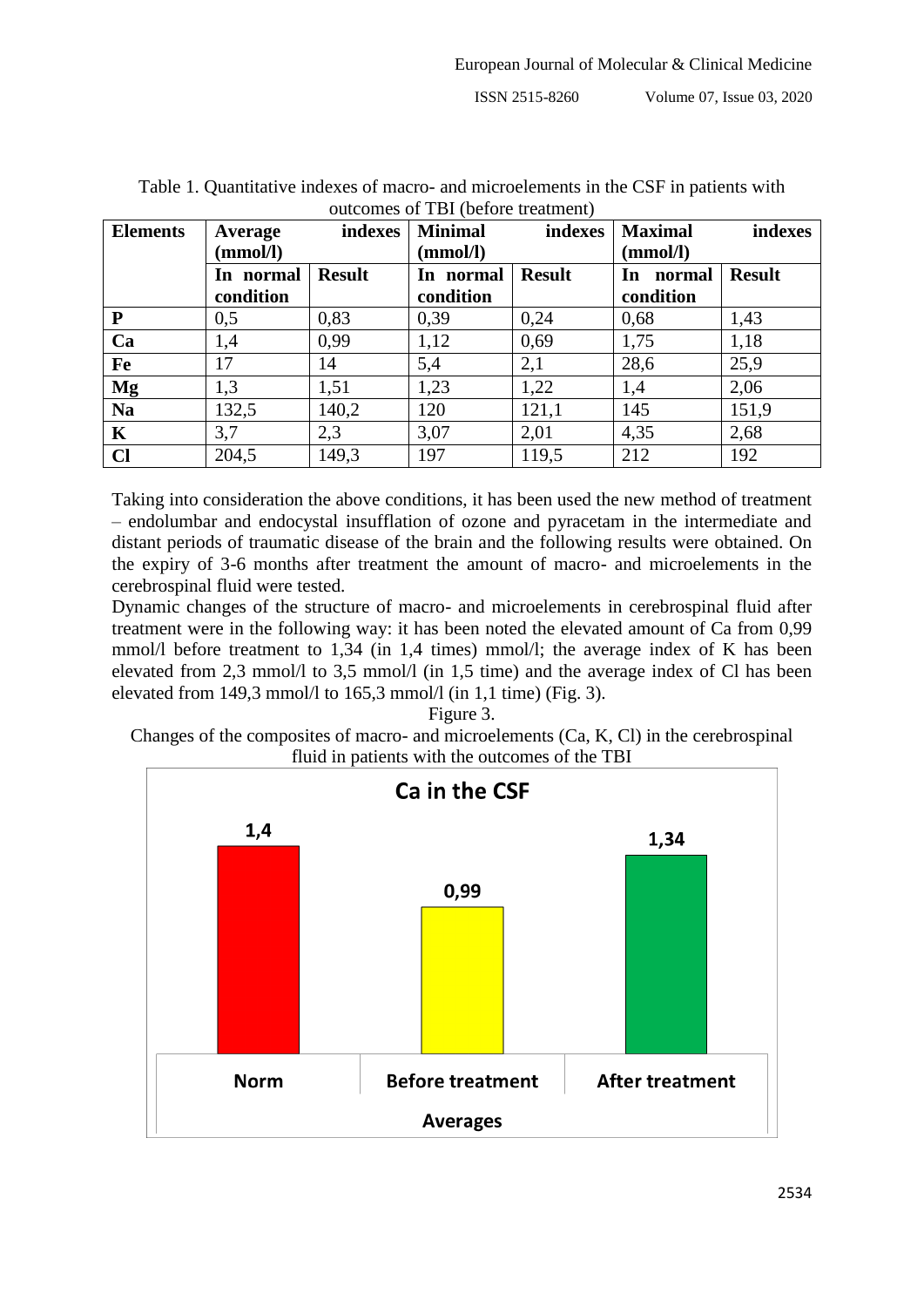

It has been noted reduction of the average indexes of macro- and microelements which according to the quantitative indexes were up to the normal values: the amount of Р was reduced from 0,56 mmol/l to 0,53 mmol/l, the amount of Na was reduced from 140,2 mmol/l to 138,7 mmol/l and the amount of Mg was reduced from 1,51 mmol/l to 1,5 mmol/l (Fig. 4.).



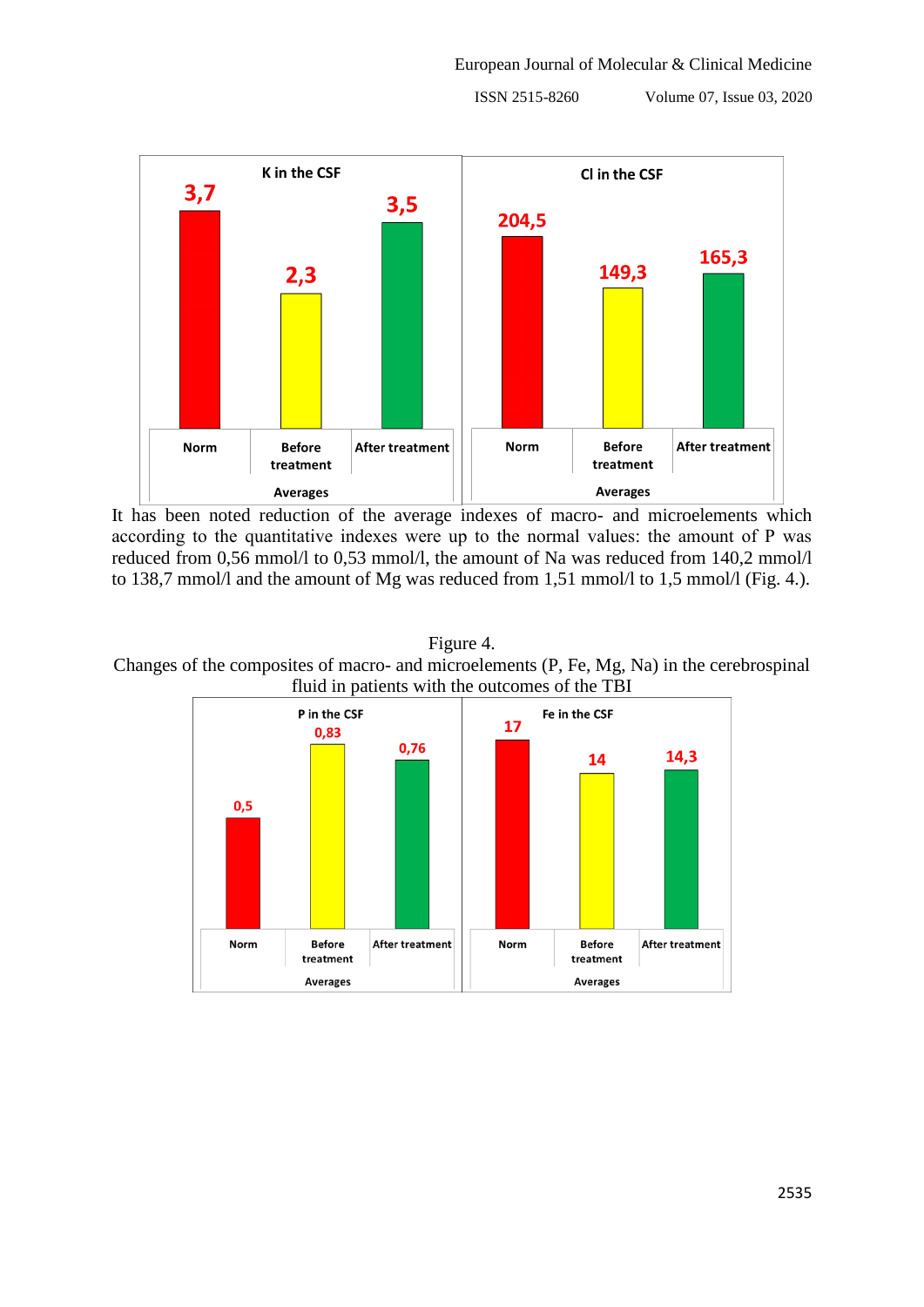

# **4. CONCLUSIONS**

 Quantitative changes of macro- and microelements in the cerebrospinal fluid in patients with the different outcomes of the traumatic brain injury could cause criterion of the metabolic disorders in the patients' organism and could be the index of the clinicalneurological pathological changes.

 The investigation of the indexes of macro- and microelements in dynamics in patients with the outcomes of the traumatic brain injury could give us the possibility to determine the effectiveness of the pathogenetical treatment of patients.

 Endocystal introduction of ozone and endolumbar insufflation of ozone and introduction of nootropics led to the normalization of macro- and microelements in the blood and in cerebrospinal fluid because of the metabolic improvement in the organism and it could allow us to reach the early restoration of clinical-neurological disorders in patients with the outcomes of the traumatic brain injury.

 Thus, it may be noted positive changes in the metabolism of macro- and microelements in the cerebrospinal fluid of patients with various outcomes of TBI who were treated according to our suggested methods – endolumbar nootropic with ozone introduction and endocystal ozone admission.

## **REFERENCES**

- [1] Brazinova, A., Rehorcikova, V., Taylor, M. S., Buckova, V., Majdan, M., Psota, M., Peeters, W., Feigin, V., Theadom, A., Holkovic, L., & Synnot, A. (2018). Epidemiology of Traumatic Brain Injury in Europe: A Living Systematic Review. Journal of neurotrauma, 10.1089/neu.2015.4126. Advance online publication. <https://doi.org/10.1089/neu.2015.4126>
- [2] Konovalov, A.N., Likhterman, L.B., Potapov, A.A. Clinical guidelines for traumatic brain injury. Volume № I and III. Moscow (Russian Federation): «Antidor»; 1998- 2002. Russian.
- [3] Maegele, M., Lefering, R., Sakowitz, O., Kopp, M. A., Schwab, J. M., Steudel, W. I., Unterberg, A., Hoffmann, R., Uhl, E., & Marzi, I. (2019). The Incidence and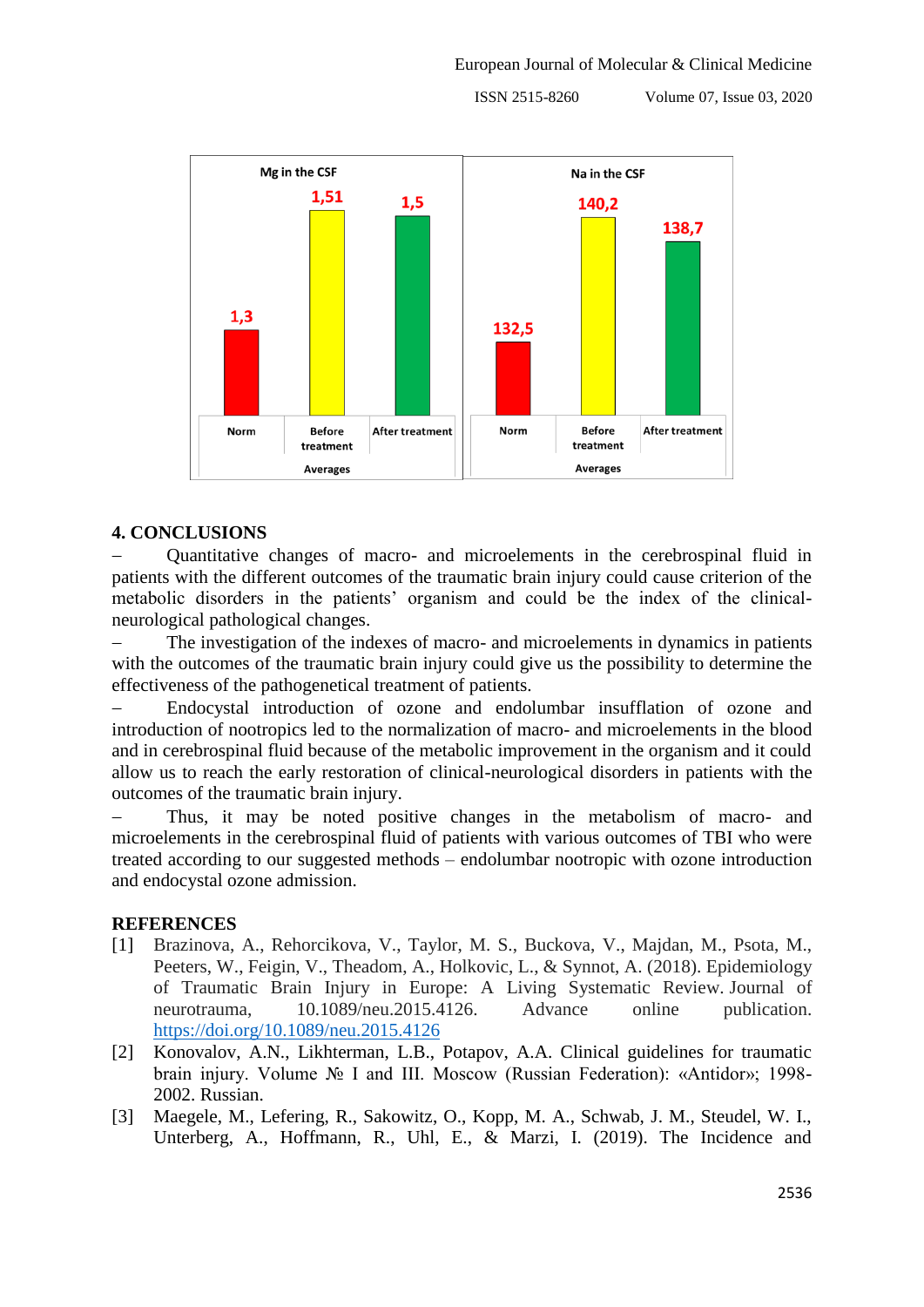Management of Moderate to Severe Head Injury. Deutsches Arzteblatt international, 116(10), 167–173.<https://doi.org/10.3238/arztebl.2019.0167>

- [4] Mamadaliev, A.M. Predicting outcomes of traumatic brain injury in the acute period [dissertation]. Moscow (Russian Federation): Moscow Burdenko Neurosurgery Institute; 1988. 287 p. Russian.
- [5] Synnot, A., Bragge, P., Lunny, C., Menon, D., Clavisi, O., Pattuwage, L., Volovici, V., Mondello, S., Cnossen, M. C., Donoghue, E., Gruen, R. L., & Maas, A. (2018). The currency, completeness and quality of systematic reviews of acute management of moderate to severe traumatic brain injury: A comprehensive evidence map. PloS one, 13(6), e0198676.<https://doi.org/10.1371/journal.pone.0198676>
- [6] Dijkland, S. A., Foks, K. A., Polinder, S., Dippel, D., Maas, A., Lingsma, H. F., & Steyerberg, E. W. (2020). Prognosis in Moderate and Severe Traumatic Brain Injury: A Systematic Review of Contemporary Models and Validation Studies. Journal of neurotrauma, 37(1), 1–13.<https://doi.org/10.1089/neu.2019.6401>
- [7] Dikmen, S. S., Machamer, J. E., Powell, J. M., & Temkin, N. R. (2003). Outcome 3 to 5 years after moderate to severe traumatic brain injury. Archives of physical medicine and rehabilitation, 84(10), 1449–1457. [https://doi.org/10.1016/s0003-9993\(03\)00287-9](https://doi.org/10.1016/s0003-9993(03)00287-9)
- [8] Konovalov, A. N., Potapov, A. A., Likhterman, L. B., Kornienko, V. N., Kravchuk A. D., Okhlopkov, V. A., Zakharova, N. Y., & Yakovlev, S. B. (2012). Reconstructive and minimally invasive surgery of outcomes of craniocerebral injury. Moscow (Russian Federation); Russian.
- [9] Maas, A. I., Lingsma, H. F., & Roozenbeek, B. (2015). Predicting outcome after traumatic brain injury. Handbook of clinical neurology, 128, 455–474. <https://doi.org/10.1016/B978-0-444-63521-1.00029-7>
- [10] Ono, J., Yamaura, A., Kubota, M., Okimura, Y., & Isobe, K. (2001). Outcome prediction in severe head injury: analyses of clinical prognostic factors. Journal of clinical neuroscience: official journal of the Neurosurgical Society of Australasia, 8(2), 120–123.<https://doi.org/10.1054/jocn.2000.0732>
- [11] van Dijck, J., Dijkman, M. D., Ophuis, R. H., de Ruiter, G., Peul, W. C., & Polinder, S. (2019). In-hospital costs after severe traumatic brain injury: A systematic review and quality assessment. PloS one,  $14(5)$ ,  $e^{0.216743}$ . <https://doi.org/10.1371/journal.pone.0216743>
- [12] Walker, W. C., Stromberg, K. A., Marwitz, J. H., Sima, A. P., Agyemang, A. A., Graham, K. M., Harrison-Felix, C., Hoffman, J. M., Brown, A. W., Kreutzer, J. S., & Merchant, R. (2018). Predicting Long-Term Global Outcome after Traumatic Brain Injury: Development of a Practical Prognostic Tool Using the Traumatic Brain Injury Model Systems National Database. Journal of neurotrauma, 35(14), 1587–1595. <https://doi.org/10.1089/neu.2017.5359>
- [13] Agzamov, M. K. Comprehensive assessment of the efficacy of nootropic-ozone therapy in severe traumatic brain injury [dissertation]. Samarkand (Uzbekistan): Samarkand State Medical Institute; 1994. 168 p. Russian.
- [14] Bakiev, S. S. The use of ozone in the treatment of patients with fractures of the maxillofacial bones [dissertation]. Samarkand (Uzbekistan): Samarkand State Medical Institute; 2002. 158 p. Russian.
- [15] Dubrovina, Y. A. Endolumbal introduction of ozone-oxygen mixture in the treatment of traumatic brain injury and its complications: Clinical and neurophysiological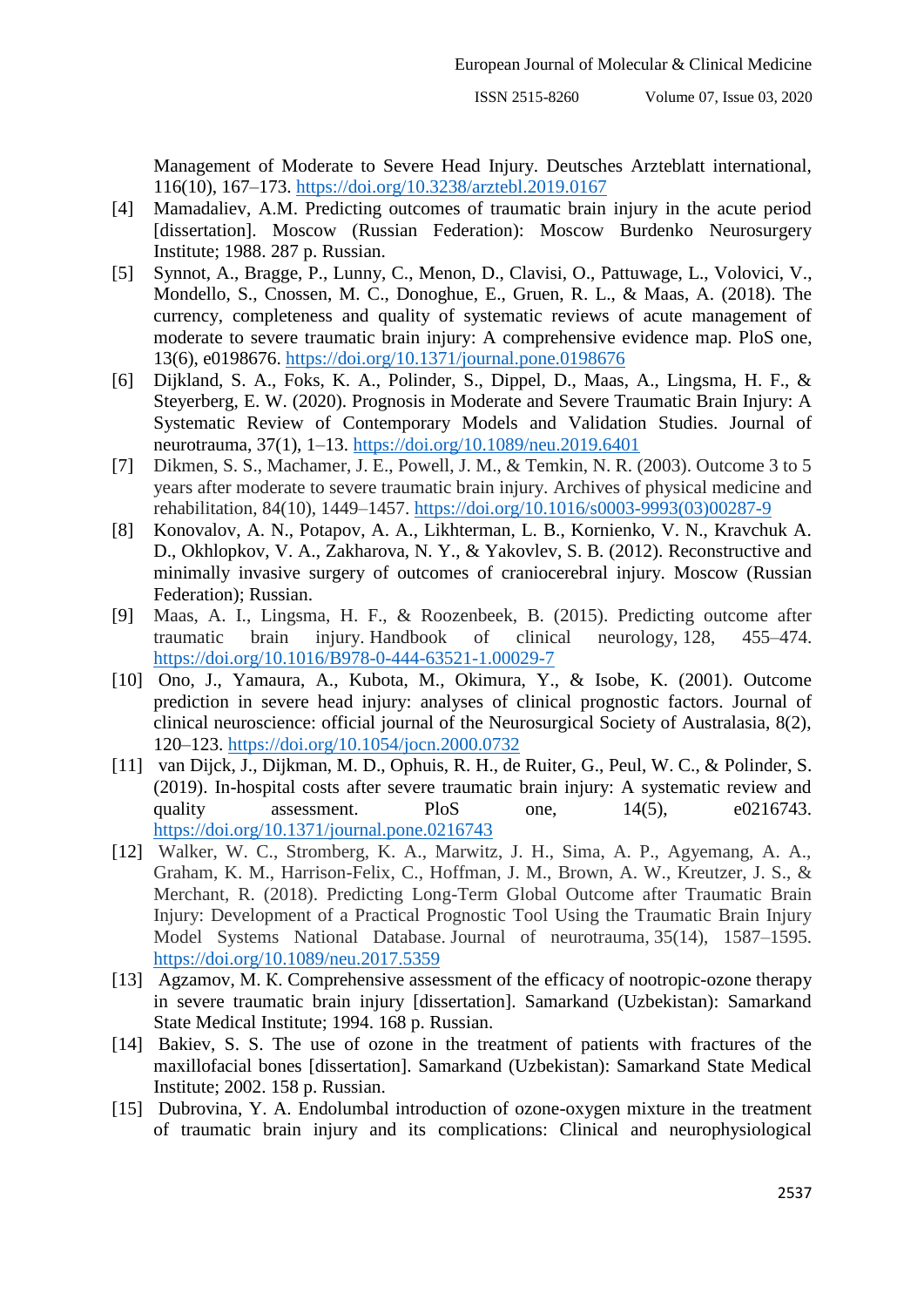evaluation [dissertation]. Kazan (Russian Federation): Kazan State Medical Academy; 2007. 140 p. Russian.

- [16] Mamadaliev, A. M., Agzamov, M. K. A method for treating severe traumatic brain injury in the acute period. (The patent for the invention of the Russian Federation; 1993. № 5042297/14/023170 on 07/21/93. Russian.
- [17] Bolgayev, A. B., Madyarov, S. D. Treatment of chronic arachnoiditis via introduction of ozone in the subarachnoid space. Journal of Neurology and Psychiatry. 1977; №2:227-231. Russian.
- [18] Madyarov, S. D. Pathogenesis, diagnosis and surgical treatment of cerebral arachnoiditis [dissertation]. Kiev (Ukraine): Kiev Romodanov Neurosurgery Institute; 1988. 236 p. Russian.
- [19] Boldyrev, A. A., Eshchenko, N. D., Ilyukha, V. A., & Kaivarainen, E. I. (2010). Neurochemistry. Proc. manual for schools. Moscow, Russian.
- [20] Druzhinin, P. V., Novikov, L. F., & Lysikov, Y. A. (2010). Basics of Nutrition. Clinical management, Moscow, Russian.
- [21] Acevedo, K., Masaldan, S., Opazo, C. M., & Bush, A. I. (2019). Redox active metals in neurodegenerative diseases. Journal of biological inorganic chemistry: JBIC: a publication of the Society of Biological Inorganic Chemistry, 24(8), 1141–1157. <https://doi.org/10.1007/s00775-019-01731-9>
- [22] Bradbury, M. W. (1997). Transport of iron in the blood-brain-cerebrospinal fluid system. Journal of neurochemistry, 69(2), 443–454. [https://doi.org/10.1046/j.1471-](https://doi.org/10.1046/j.1471-4159.1997.69020443.x) [4159.1997.69020443.x](https://doi.org/10.1046/j.1471-4159.1997.69020443.x)
- [23] Connor, J. R., Duck, K., Patton, S. et al. Evidence for communication of peripheral iron status to cerebrospinal fluid: clinical implications for therapeutic strategy. Fluids Barriers CNS 17, 28 (2020).<https://doi.org/10.1186/s12987-020-00190-8>
- [24] Li, Q., Aalling, N.N., Förstera, B. et al. Aquaporin 1 and the Na+/K+/2Cl− cotransporter 1 are present in the leptomeningeal vasculature of the adult rodent central nervous system. Fluids Barriers CNS 17, 15 (2020). [https://doi.org/10.1186/s12987-](https://doi.org/10.1186/s12987-020-0176-z) [020-0176-z](https://doi.org/10.1186/s12987-020-0176-z)
- [25] Mazurina, Y. M. Violation of calcium metabolism in children during the first three years of life with neurological disorders [dissertation]. Moscow (Russian Federation): Scientific Center of Children's Health of the Russian Academy of Medical Sciences; 2005. 163 p. Russian.
- [26] Oernbo, E.K., Lykke, K., Steffensen, A.B. et al. Cerebral influx of Na+ and Cl− as the osmotherapy-mediated rebound response in rats. Fluids Barriers CNS 15, 27 (2018). <https://doi.org/10.1186/s12987-018-0111-8>
- [27] Shakirova, E. G. Changes of plasma micronutrients in Parkinson's disease and Parkinson's syndrome [dissertation]. Moscow (Russian Federation): Russian State Medical University; 2006. 121 p. Russian.
- [28] Ullubiev, M. A. Changes of plasma micronutrients in ischemic hemispheric stroke [dissertation]. Moscow (Russian Federation): Russian State Medical University; 2008. 102 p. Russian.
- [29] Aliev M.A., Mamadaliev A.M. (2013). Macronutrient composition of biological media in patients with post-traumatic cerebral arachnoiditis. In Dolgov V.V., Shevchenko O.P. (Eds.)., Proceedings of the  $8<sup>th</sup>$  Russian Scientific-Practical Conference «Analytical reliability and diagnostic value of laboratory medicine», Journal of Laboratory, №1/2013 (pp. 23.). Moscow, Russian Federation. Russian.